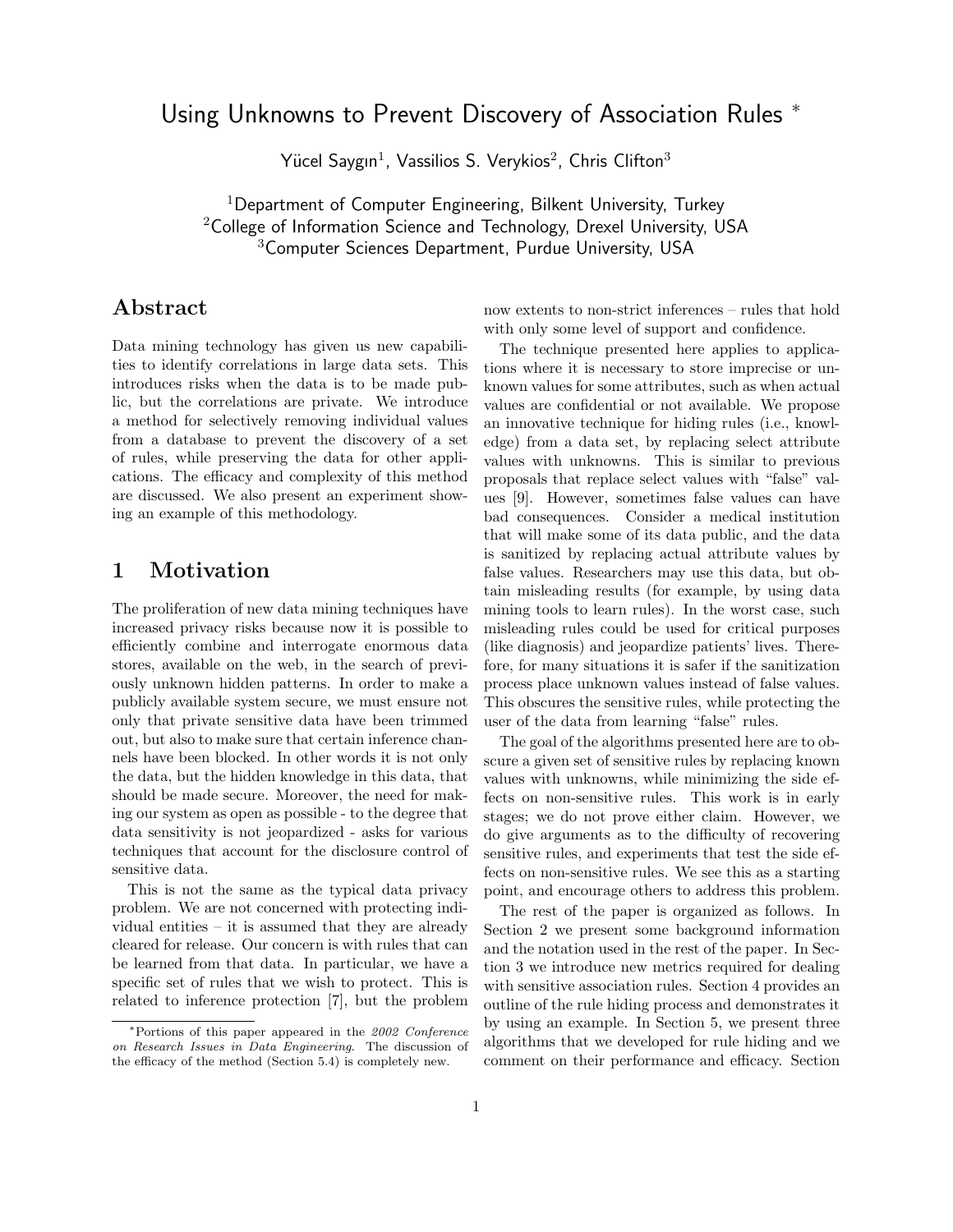6 presents some initial results from experiments that we have performed by using real data sets. Section 7 summarizes the related work in the area of privacy preserving data mining rules. Finally, we conclude our discussion in Section 8.

## 2 Background

This work is based on the "classical" definitions of association rules using support and confidence, defined as follows: Let  $I = \{i_1, ..., i_n\}$  be a set of literals, called items. Let  $D$  be a database of transactions, where each transaction  $T$  is an itemset such that  $T \subseteq I$ . A unique identifier, that we call a TID, is associated with each transaction. We say that a transaction T supports X, a set of items in I, if  $X \subseteq T$ .

An association rule is an implication of the form  $X \Rightarrow Y$ , where  $X \subset I$ ,  $Y \subset I$  and  $X \cap Y = \emptyset$ . We say that the rule  $X \Rightarrow Y$  holds in the database D with confidence c if  $\frac{|X \cup Y|}{|X|} \geq c$  (where |A| is the number of occurrences of the set of items A in the set of transactions D). We also say that the rule  $X \Rightarrow Y$  has support s if  $\frac{|X \cup Y|}{|D|} \geq s$ . Note that while the support is a measure of the frequency of a rule, the confidence is a measure of the strength of the relation between sets of items. Because the number of itemsets and association rules increases exponentially with the number of items in the database, we only consider association rules that have support and confidence higher than two user specified thresholds: the Minimum Support Threshold MST and Minimum Confidence Threshold MCT.

In the context of the current work, we assume that an association rule (and its corresponding large itemset thereof) is also characterized by yet another metric that we call the sensitivity level. The sensitivity level of a rule denotes whether the rule is sensitive or not. For the sake of this presentation, we assume that a rule whose support and confidence is below the MST and MCT is not sensitive. In other words, the sensitivity depends entirely on these two other metrics. In a general framework of sensitivity analysis, we consider that other factors affect the sensitivity of the rule (i.e., the rule refers to products of third parties). In our previous work [3, 9, 6] we have demonstrated how to hide a certain set of association rules that are considered sensitive from the database by using the support and the confidence of these rules. It is straightforward that if we turn to 0 the 1-values that provide support to a large itemset, then the support of the corresponding rule decreases, and consequently the rule is not sensitive any more.

# 3 Privacy Preserving Association Rules

In order to extend the idea of association rule discovery to privacy preserving association rule mining, we need to make some modifications to the original setting. To allow us to introduce unknowns into the database, we will use an alternate bitmap representation for transactions. Given a set of literals  $I = \{i_1, ..., i_n\}$ , a transaction  $T \subseteq I$  can also be represented as a bitmap vector  $(t_1, ..., t_n)$ , where  $t_j = 1$ if and only if  $i_j \in T$ . Using this representation for transactions and itemsets, we can compute if a transaction T supports an itemset  $X$  ( $X \subseteq T$ ) by testing if  $X \wedge T = X$ .

The reason for introducing this representation is that it allows us to represent an unknown value by replacing the bitmap vector with a three-valued vector such that  $t_i =$ ? if the presence of  $i_j \in T$  is unknown.

With the new approach that involves unknowns, the definition of support is modified. Instead of a single value for the support of an itemset  $A$ , we have a support interval,  $(minsup(A), maxsup(A)]$  where the actual support of itemset A can be any value between  $minsup(A)$  and  $maxsup(A)$ . The  $minsup(A)$  is the percentage of the transactions that contain 1s for all the items in A and  $maxsup(A)$  is the percentage of the transactions that contain either 1 or ? for all the items in A.

The confidence formula is also modified since it will also have a degree of uncertainty. Instead of a single value for the confidence of a rule  $A \Rightarrow$ B, we have a *confidence interval*  $\left[\text{minconf}(A \right] \rightarrow$ B),  $maxconf(A \Rightarrow B)$ , where the actual confidence of a rule  $A \Rightarrow B$  can be any value between  $minconf(A \Rightarrow B)$  and  $maxconf(A \Rightarrow B)$ . Given the minimum and maximum support values of itemsets  $A \cup B$  and A, the minimum confidence value for a rule  $A \Rightarrow B$  is, mincon  $f(A \Rightarrow B) = minsup(A \cup$  $B) \times 100 / maxsup(A)$ , and the maximum confidence value is  $maxconf(A \Rightarrow B) = maxsup(A \cup B) \times$  $100/minsup(A)$ .

When there are no unknown values (i.e., ?) then minimum and maximum values for the support and confidence will be MST and the MCT correspondingly. During the sanitization process, when we start placing ?s, the minimum and maximum values will start to set apart, and in this way, the degree of uncertainty for the rule, will increase.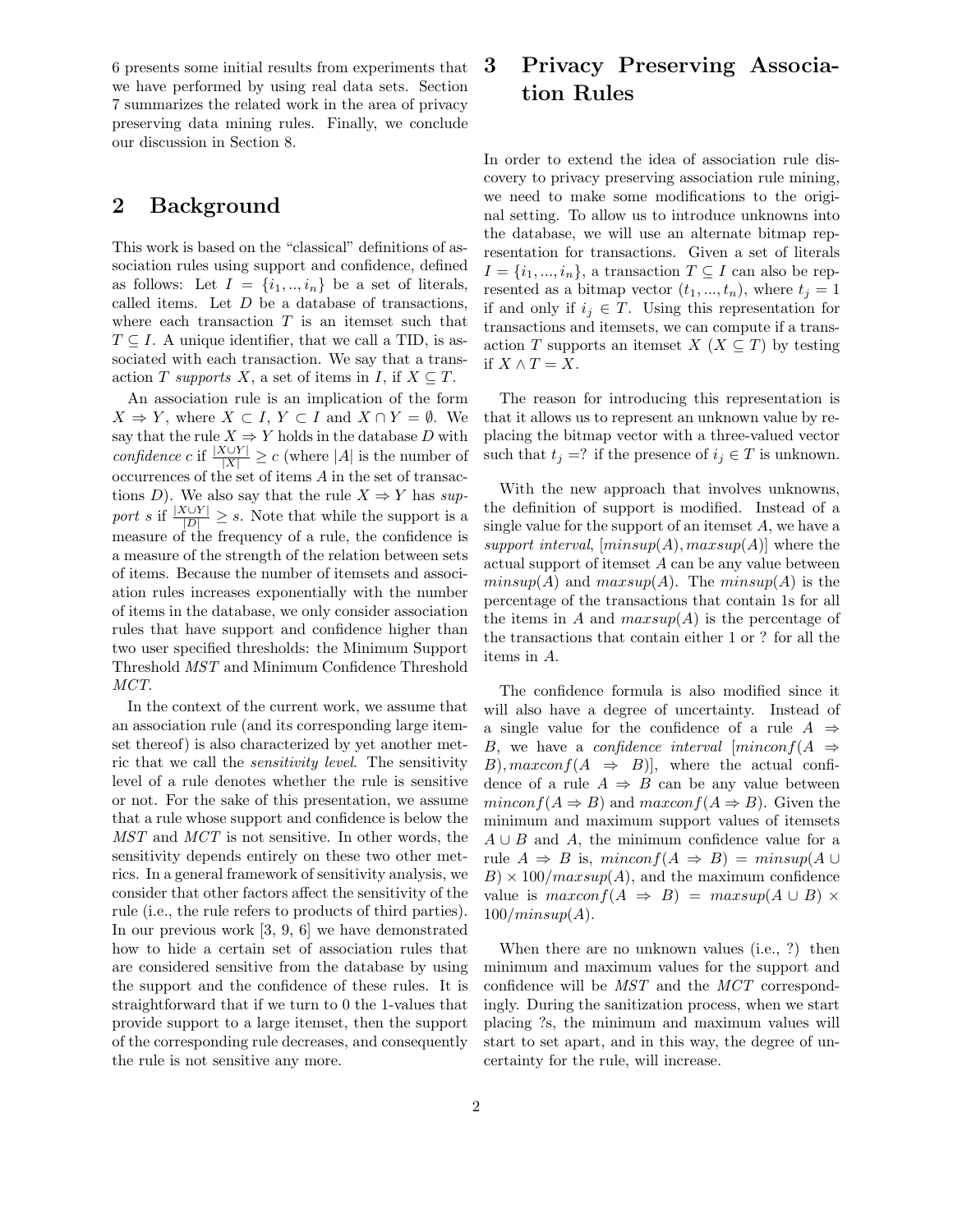# 4 Sensitive Association Rule Hiding

In order to hide a rule  $A \Rightarrow B$ , we can either decrease the support of the itemset  $A\cup B$  below the minimum support threshold, or we can decrease the confidence of the rule below the minimum confidence threshold. This can be accomplished by placing ?s in place of the actual values to increase the uncertainty of the support and confidence of the rules (i.e., length of the support and confidence intervals). Considering the support interval and the minimum support threshold  $(MST)$ , we may have the following cases for an itemset A containing a sensitive association rule:

- A remains sensitive when  $minsup(A) \geq MST$ ,
- A is not sensitive when  $maxsup(A)$  is smaller than MST,
- $\bullet$  A is sensitive with a degree of uncertainty when  $minsup(A) \leq MST \leq maxsup(A)$

The same reasoning applies to the confidence interval and the minimum confidence threshold (MCT). Note that it is possible for the support of a rule to be above the MST, and for the confidence to have a degree of uncertainty and vice versa. Also, both the confidence and the support may be above the threshold.

We consider a sensitive rule to be hidden when it is sensitive with a degree of uncertainty, i.e.  $minsup(A) \leq MST \leq maxsup(A)$  or  $minconf(A \Rightarrow$  $B) \leq MCT \leq maxconf(A \Rightarrow B).$ 

From a rule hiding point of view, in order to hide a rule  $A \Rightarrow B$  by decreasing its support, the only way is to replace 1s by ?s for the items in  $A \cup B$ . In this way, we will only change the minimum support value while the maximum support value will be the same. As we replace 1s by ?s marks for the items in  $A \cup B$ , the minimum support value of  $A \Rightarrow B$  will decrease and after some point it will go below the minimum support threshold.

We can hide a rule  $A \Rightarrow B$  by decreasing its confidence by replacing both 1s and 0s by ?s. The confidence interval of  $A \Rightarrow B$  is  $\left[ minconf(A \Rightarrow A)\right]$ B),  $maxconf(A \Rightarrow B)$  and our aim is to decrease the  $minconf(A \Rightarrow B)$  below the MCT. Recall that  $minconf(A \Rightarrow B) = minsup(A \cup B) \times$  $100/maxsup(A)$ . So we should decrease  $minsup(A \cup$ B) and/or increase  $maxsup(A)$ . The  $minsup(A \cup B)$ can be decreased by either placing a ? in place of a 1 in either A or B. If we place a ? in place of A then  $minsup(A)$  will also decrease, causing an increase in the maximum confidence value, since  $maxconf(A \Rightarrow$ 

Table 1: Sample Database of Transactions

| <b>TID</b> | В | O | I) |
|------------|---|---|----|
| $T_1$      |   |   |    |
| $T_2$      |   |   |    |
| $T_3$      |   |   |    |
| $T_4$      |   |   |    |
| $T_5$      |   |   |    |

Table 2: Sample Database of Transactions with Unknown Attribute Values

| <b>TID</b> | B | Ι. |
|------------|---|----|
| $T_1$      |   |    |
| $T_2$      |   |    |
| $T_3$      |   |    |
| $T_4$      |   |    |
| $T_5$      |   |    |

 $B) = maxsup(A \cup B) \times 100/minsup(A)$ . For rule hiding, it would be desirable to keep the maximum confidence as low as possible, and for this reason, it is better to place a ? for an item in B. To increase  $maxsup(A)$ , we should replace the 0 values for the items in A with a ?.

Both processes can have side effects, either reducing the minimum support for other rules (where 1s are replaced by ?s), or increasing the maximum support (where 0s are replaced by ?s).

A sample database of transactions is shown in Table 1. The database consists of 5 transactions whose items are drawn from the set  $\{A, B, C, D\}.$ For this database, when we set the minimum support threshold to 50% and the minimum confidence threshold to 70%, the frequent (large) items are  $A$ , B, and D with supports  $80\%$ ,  $80\%$ , and  $60\%$ , respectively. Frequent itemsets of size 2 are the AB, and AD with support 60%. The rules obtained from these large itemsets are  $A \Rightarrow B$ , and  $A \Rightarrow$ D both having 75% confidence. Table 2 shows a database with unknown attribute values. In case of unknown attribute values, we previously defined the concepts of minimum support and maximum support, as well as the minimum confidence and maximum confidence. For example,  $minsup(A) = 60\%$ , and  $maxsup(A) = 80\%$ . When we set the minimum support threshold to 50%, we see that both  $minsup(A)$ and  $maxsup(A)$  are above the minimum support threshold. However, for item B,  $minsup(B) = 40\%,$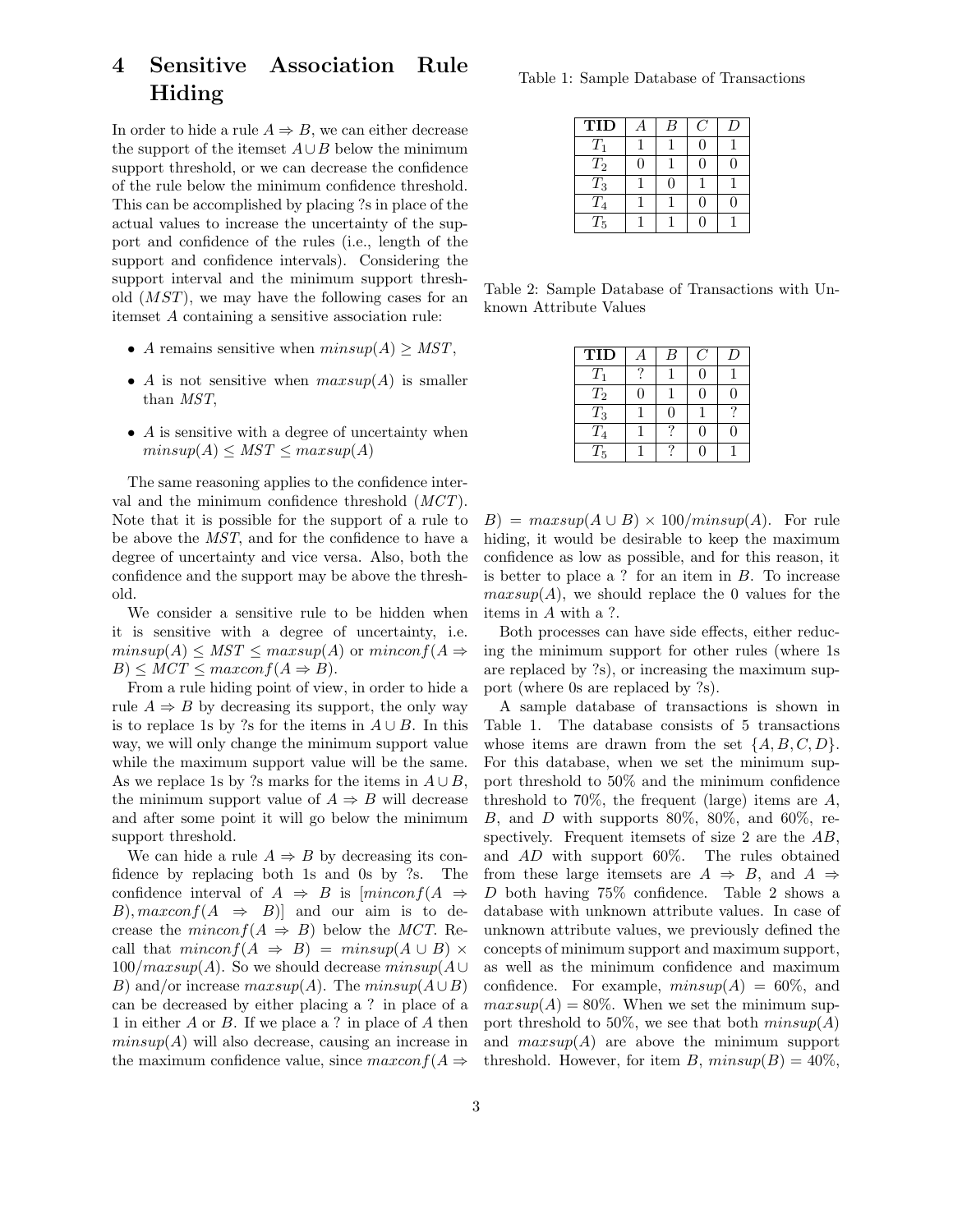and  $maxsup(B) = 80\%$ , and  $minsup(B)$  is below the threshold while  $maxsup(B)$  is above the threshold. Among the itemsets of size 2,  $minsup(AB) = 0\%$ , and  $maxsup(AB) = 80\%$ . By observing the rules, we note that  $minconf(A \Rightarrow B) = minsup(AB) \times$  $100/maxsup(A) = 0\%$ , and  $maxconf(A \Rightarrow B) =$  $maxsup(AB) \times 100/minsup(A) = 100\%$ <sup>1</sup>

# 5 Algorithms for Rule Hiding

We have built two algorithms for rule hiding. The first one focuses on hiding the rules by reducing the minimum support of the itemsets that generated these rules (i.e., generating itemsets). The second one focuses on reducing the minimum confidence of the rules. Based on the concepts of interval support and interval confidence that we introduced, we would like to reduce either the minimum support or minimum confidence values below MST orMCT by a certain safety margin SM. So, for a rule  $A \Rightarrow B$ , after the hiding process one of the following inequalities should hold;  $minsup(A \Rightarrow B) \leq MST - SM$ , ormincon $f(A \Rightarrow B) \leq MCT - SM$ .

#### 5.1 Rule Hiding by Reducing the Support

This algorithm (GIH) hides sensitive rules by decreasing the minimum support of their generating itemsets until the minimum support is below the MST by SM. The item with the largest minimum support is hidden from the minimum length transaction. The generating itemsets of the rules in  $R_h$  (set of sensitive rules) are considered for hiding. The generating itemsets of the rules in  $R_h$  are stored in  $L_h$  (set of large itemsets) and they are hidden one by one by decreasing their minimum support. The itemsets in  $L<sub>h</sub>$  are first sorted in descending order of their size and minimum support. Then, they are hidden starting from the largest itemset. If there are more than one itemsets of maximum size, then the one with the highest minimum support is selected for hiding. The algorithm works like follows: Let Z be the next itemset to be hidden. Algorithm hides Z by decreasing its support. The algorithm first sorts the items in Z in descending order of their minimum support, and sorts the transactions in  $T_Z$  (transactions that support  $Z$ ) in ascending order of their size. The size of a transaction is determined by the number of items it contains. At each step the item  $i \in \mathbb{Z}$ , with highest minimum

support is selected and a ? is placed for that item in the transaction with minimum size. The execution stops after the support of the current rule to be hidden goes below the MST by SM. An overview of this algorithm is shown in Figure 1 where the generating itemsets of all the rules specified to be hidden is stored in  $L<sub>h</sub>$ . After hiding an item from a transaction, the algorithm updates the minimum support of the remaining itemsets in  $L<sub>h</sub>$  together with the list of transactions that support them. The algorithm chooses the item with highest minimum support for removal with the intention that an item of high minimum support will have less side effects since it has many more transactions that support it compared to an item of low minimum support. The idea behind choosing the shortest transaction for removal is that, a short transaction will possibly have less side effects on the other itemsets than a long transaction.

| <b>INPUT:</b> a set L of large itemsets, the set $Lh$ of large |  |
|----------------------------------------------------------------|--|
| itemsets to hide, the database $D$ , $MST$ , and $SM$          |  |

OUTPUT: the database D modified by the deletion of the large itemsets in  $L_h$ 

#### Begin

- 1. Sort  $L<sub>h</sub>$  in descending order of size and minimum support of the large itemsets Foreach Z in  $L_h$  {
	- 2. Sort the transactions in  $T_Z$  in
		- ascending order of transaction size
	- 3. N iterations =  $|T_Z| (MST SM) \times |D|$
	- For  $k = 1$  to N iterations do {
		- 4. Place a ? mark for the item with the largest minimum support of  $Z$  in the next transaction in  $T_Z$
		- 5. Update the supports of the affected itemsets
		- 6. Update the database, D

```
}
```
}

End

Figure 1: Rule Hiding by Support Reduction (Algorithm GIH)

#### 5.2 Rule Hiding by Reducing the **Confidence**

We propose two approaches for rule hiding using confidence reduction. The first approach is based on replacing 1s by ?s, while the second approach replaces 0s with ?s.

The first algorithm shown in Figure 2 (CR) hides a sensitive rule  $r$  by decreasing the support of the generating itemset of r. The difference between this and

<sup>&</sup>lt;sup>1</sup>Note that we may have division by 0. When this occurs, the rule  $A \Rightarrow B$  has minimum support 0, and is thus already hidden.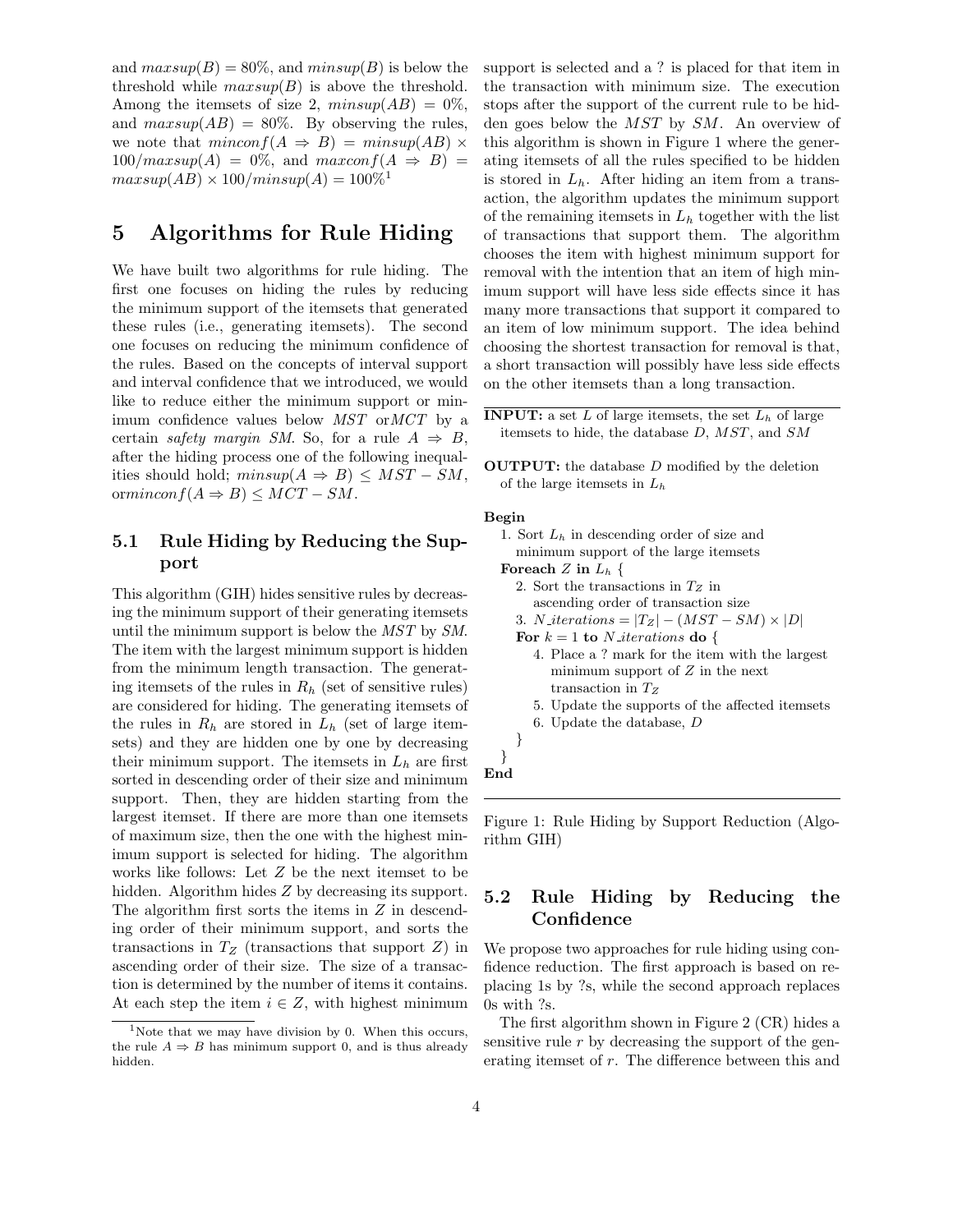the approach presented in Section 5.1 is that items in the consequent of  $r$  only, are chosen for hiding. This is due to the fact that by placing a ? for the items in the antecedent of a rule r will cause the  $minsup(l_r)$  $(l_r$  is the left hand side of the rule r) to decrease, leading to an increase in the  $maxconf(r)$ , and this works against the rule hiding process that tries to decrease confidence values of sensitive rules. The hiding process goes on until the  $minsup(r)$  or the  $minconf(r)$ goes below the MST and MCT thresholds by SM. The algorithm first generates the set  $T_r$  of transactions that support  $r$ , and then counts the number of items supported by each transaction.  $T_r$  is then sorted in ascending order of transaction size. To select the item in which we are going to place a ?, we consider the impact on rules other than those to be hidden. As a heuristic, the algorithm places a ? for the item with the highest support in the minimum size transaction because of the same reason as we described in Section 5.1.

**INPUT:** a set  $R_h$  of rules to hide, the source database  $D, MCT, MST,$  and  $SM$ 

OUTPUT: the database D transformed so that the rules in  $R_h$  cannot be mined

#### Begin

**Foreach** rule r in  $R_h$  do {

1.  $T_r = \{t \text{ in } D | t \text{ fully supports } r\}$ 

- 2. for each  $t$  in  $T_r$  count the number of items in  $t$
- 3. sort the transactions in  $T_r$  in ascending order of the number of items supported
- Repeat until  $(minconf(r) < MCT SM)$  { 4. Choose the first transaction  $t \in T_r$ 
	- 5. Choose the item j in  $r_r$  with the highest individual item minsup
	- 6. Place a ? for the place of  $j$  in  $t$
	- 7. Recompute the  $minsup(r)$
	- 8. Recompute the  $minconf(r)$
	- 9. Recompute the minconf of other affected rules
- 10. remove t from  $T_r$
- } 11. Remove  $r$  from  $R_h$
- 

```
}
End
```
Figure 2: Rule Hiding by Confidence Reduction (Algorithm CR)

The algorithm CR2, shown in Figure 3 hides a rule r by increasing the  $maxsup(l_r)$  via placing ?s in the place of the 0 values of items in  $l_r$ . Increasing the  $maxsup(l_r)$  causes the mincon  $f(r)$  to decrease. Given a rule  $r$ , the algorithm first generates the set  $T'_{l_r}$  of transactions that partially support  $l_r$  but that

do not support  $r_r$  (the right hand side of the rule r). Then the number of items in  $l_r$  contained in each transaction is counted. The transaction  $t$  that contains the highest number of items in  $l_r$  is selected for processing, in order to make the minimum impact on the database. The 0 values for the items of  $l_r$  that are not supported by t are replaced by ?s to increase the  $maxsup(l_r)$ . The confidence of the rule is recomputed and the algorithm stops when the *minconf(r)* goes below  $MCT$  by  $SM$ . In this method of rule hiding, we only consider the transactions that do not fully support  $r_r$ . Otherwise, by replacing 0 values for the items in  $l_r$  in the transactions that partially support  $l_r$  and fully support  $r_r$ , we will increase the  $maxsup(r)$  leading to an undesirable increase in the  $maxconf(r)$ . We choose the transaction that partially supports  $l_r$  while supporting the maximum number of items in  $l_r$ . In the best case, such a transaction will support  $|l_r| - 1$  of the items in  $l_r$  and in this situation only one of the 0 values will be replaced by a ?, achieving in this way the desired increase in the confidence while making the minimum change on the rest of the rules.

**INPUT:** a set  $R_h$  of rules to hide, the source database D, MCT, MST, and SM

OUTPUT: the database D transformed so that the rules in  $R_h$  cannot be mined

#### Begin

- Foreach rule  $r$  in  $R_h$  do {
	- 1.  $T'_{l_r} = \{t \text{ in } D/t \text{ partially supports } l_r \text{ and } t$ does not fully support  $r_r$
	- 2. for each transaction of  $T'_{l_r}$  count the number of items of  $l_r$  in it
	- 3. sort the transactions in  $T'_{l_r}$  in descending order of the calculated counts
	- Repeat until  $(minconf(r) < MCT SM$  or  $minsup(r) < MST - SM$  {
		- 4. Choose the first transaction  $t \in T'_{l_r}$
		- 5. Place a ? in t for the items in  $l_r$
		- that are not supported by  $t$
		- 6. Recompute the  $maxsup(l_r)$
		- 7. Recompute  $minconf(r)$
		- 8. Recompute the minconf of other affected rules

9. remove 
$$
t
$$
 from  $T'_{l_r}$ 

$$
\}
$$

10. Remove r from  $R_h^2$ 

} End

Figure 3: Rule Hiding by Confidence Reduction (Algorithm CR2)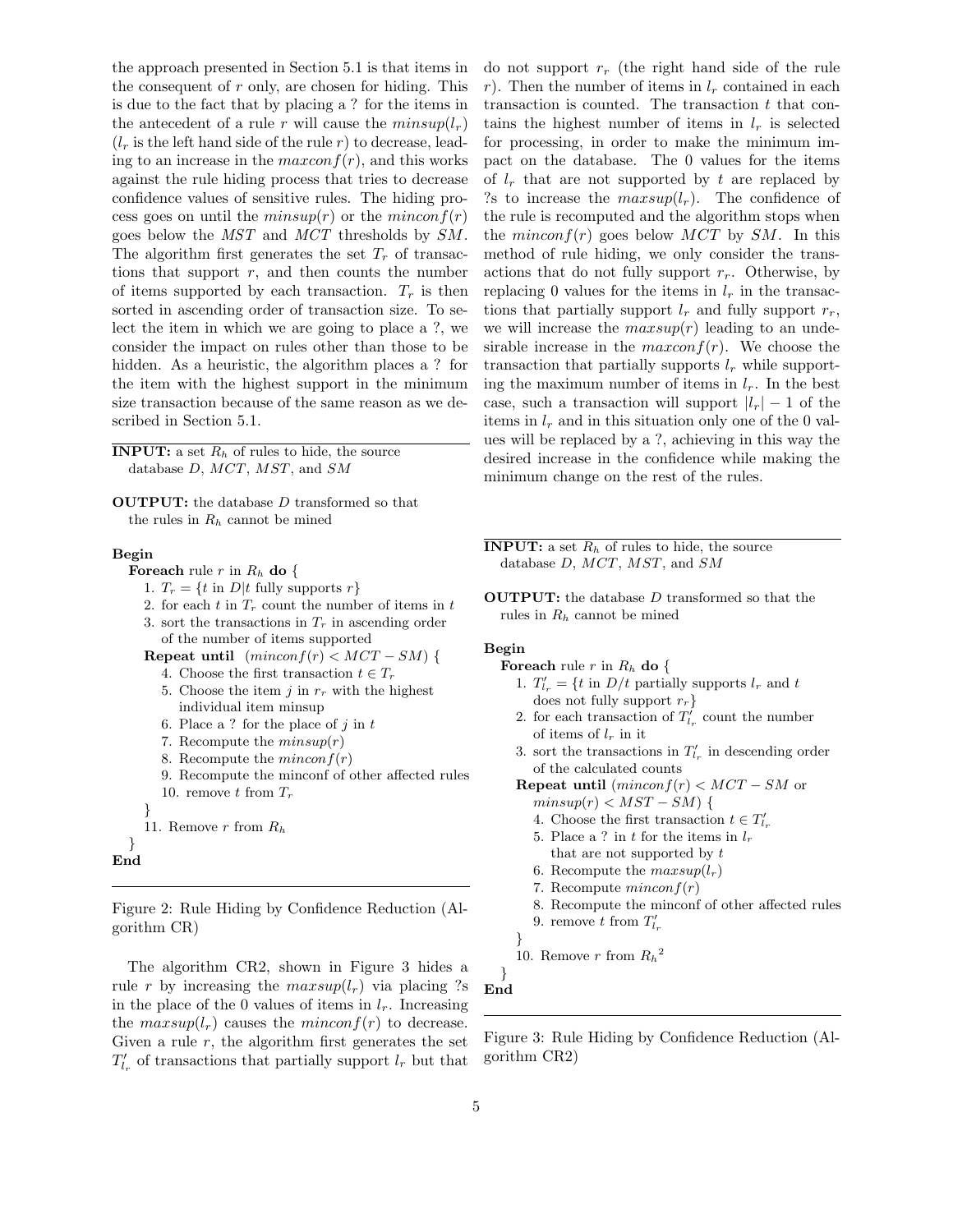### 5.3 Complexity of the Rule Hiding Algorithms

All the algorithms first sort a subset of transactions in the database with respect to the items they have or with respect to the particular items they support. Sorting N numbers is  $O(N \log N)$  in the general case, however in our case the length of the transactions has an upper bound that is very small compared to the size of the database. In such a case we can sort N transactions in  $O(N)$ . The inner loop of algorithm GIH executes  $|T_Z| - (MST - SM) \times |D|$  times, and the operations in the inner loop can be done in constant time. The algorithm CR executes its inner loop  $|T_r| \times (minconf(r) - MCT + SM)$  times in order to reduce the minimum confidence of the sensitive rule r below the MCT by SM. The value of  $(minconf(r)-MCT+SM)$  is the reduction needed in the minimum confidence represented as fraction. And this fraction multiplied by the number of the transactions supporting the rule to be hidden gives the actual number of iterations. For the algorithm CR2, the inner loop is executed k times until the  $minsup(r)$ goes below  $MCT$  by SM. The mincon $f(r)$  is initially  $\frac{|T_r|}{|T'_{l_r}|}$ , and after k iterations the fraction becomes  $|T_r|$  $\frac{|I_r|}{|T'_{I_r}|+k}$  that should be smaller than  $MCT-SM$  in order for the rule  $r$  to be hidden. When we isolate  $k$ from this fraction, we obtain  $k < |T'_{l_r}| - \frac{|T_r|}{MCT-SM}$ . The operations in the inner loops can be performed in constant time with proper hash structures.

#### 5.4 Is this Effective?

How can we be certain that an adversary would not be able to reconstruct the unknowns, or (more critically) reconstruct the rules that were hidden? Clearly this is a problem if we only use one of the algorithms – simply replacing all unknowns by either 1s (in the case of the first two algorithms) or 0s (in the case of the third algorithm) reconstructs the original values. However, mixing the algorithms (i.e., choosing a different algorithm to hide each rule) can make the task more difficult.

Let us start with a weak set of assumptions about what is known by the adversary:

- 1. The transformed database  $D'$ .
- 2. That the sanitization process may replace both 0s, and 1s by ?s.

3. The original database does not contain any unknown values. (If it does, then the job of the adversary will be harder.)

We also assume that there is only one sensitive rule that is hidden  $(A \Rightarrow B)$ 

Analysis of different cases:

The adversary can do the following two trivial transformations to the sanitized database:

- 1. convert all ?s to 1s, and mine the database,
- 2. convert all ?s to 0s, and mine the database

with the intention of extracting sensitive rules.

Below we look at the effect of converting a ? to 1 or 0 when an item in  $A \cup B$  is replaced in a transaction.

From the perspective of sensitive rule's support:

In case 1, if the support hiding algorithm GIH of Figure 1 is employed, then the adversary will obtain a superset of the large itemsets since all the 1s that were converted to ?s by the sanitization process are converted back to 1s. In addition to that, all the 0s converted to ?s by the sanitization process are converted back to 1s which will cause extra large itemsets to be generated. This way the adversary seems to be able to see the large itemsets that can generate sensitive rules. However as we will see later on, the confidences of the rules will have a different behavior than their support.

In option 2 the adversary will not be able to recover the large itemsets that generate the sensitive rules if GIH were employed. If the the adversary is smart enough, s/he will know that option 1 makes more sense.

From the perspective of sensitive rule confidence, things are a bit more complicated:

In option 1, A ? converted to 1 by the adversary may have been a 0 or 1 before the sanitization. If it were a 0, this means that it is replaced by a ? to hide a sensitive rule  $A \Rightarrow B$  by the confidence hiding method described in Figure 3. In this case, converting a ? to a 1 will cause  $minsup(A)$  to increase, leading to a decrease in  $maxconf(A \Rightarrow B)$ . This can be seen from the *maxconf* formula, which is calculated by  $maxsup(A \Rightarrow B)/minsup(A)$ . Remember that the algorithm in Figure 3 replaces the items in the left hand side of the rule (i,.e., items in A for this case) in transactions that contain A but not  $A \cup B$ .  $Minconf(A \Rightarrow B)$  will stay the same. This is good since the maxconf of the sensitive rule will decrease, minconf will stay the same, so the adversary will not be able to extract it.

If the ? were 1, then this means that it is replaced with ? by either the confidence or support hiding algorithms. (Remember that there were two confidence

 $2$ To be safe, r can only be removed if it is disjoint with rules remaining in  $R_h$ , since its confidence may be increased as a side effect of hiding remaining rules. We present only the simplified case here, and in the complexity analysis below.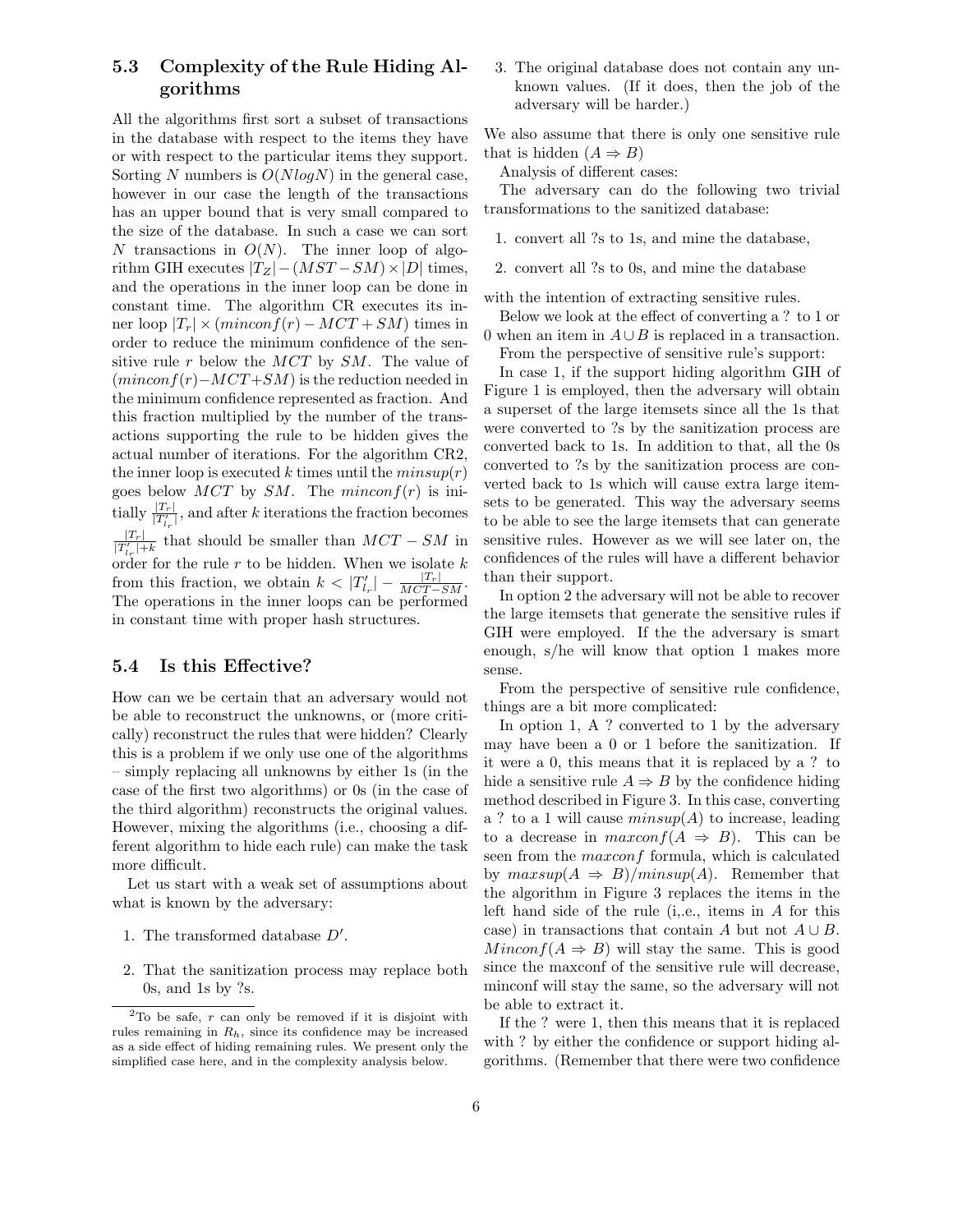hiding algorithms, CR2 that reduces the confidence by replacing 0 with ?, described in Figure 3, and CR that replaces 1 with ?, described in Figure 2. So, int his case, if the adversary replaces ? back to 1, then the minsup and/or maxconf of the rule  $A \Rightarrow B$  will increase which is not desirable. A more naive reasoning would be; the adversary is converting the ? value to its original value, i.e., transforming the database to the original state where the sensitive rules could be recovered.

In option 2, the situation will be reversed for the confidence value, i.e., if the value ? was 0 before the sanitization, this means that the CR2 has converted it to ? to reduce the support. Converting ? back to 0 will cause the confidence of  $(A \Rightarrow B)$  to increase since adversary is reversing the effect of sanitization process. if the value ? was 1 before the sanitization, then CR or GIH has converted it to ?, and replacing the ? with 0 will cause the  $maxsup(AB)$  to decrease, leading to a decrease in maxconf( $A \Rightarrow B$ ), which will allow the adversary to see the sensitive rule.

So what we need to do is to employ CR and CR2 in an interleaved fashion to ensure that the sensitive rule can not be recovered by the adversary. Assume that to hide  $A \Rightarrow B$ , we need to iterate the CR N2 times, and the CRA N3 times. Then in order to have a transformation that is not recoverable by adversary, we should run CR on rule  $A \Rightarrow B$  with N2 iterations, followed by CR2 with N3 iterations. This way when the adversary replaces all the ?s by 1s, then the effect of CR will be nullified while the effect of CR2 is still there. Similarly, when adversary replaces all ?s by 0 then the effect of CR2 is nullified while the effect of CR is still there, which will make the recovery of the sensitive rule impossible.

Now let us relax our assumption that only a single rule is hidden. but assume that the sensitive rules are disjoint. This situation is really not different than dealing with only a single sensitive rule, since hiding of a rule has no side effect on other rules provided that they are disjoint.

Given more knowledge, some other options are open to the adversary. Assume that the adversary also knows:

- The algorithms of Sections 5.1 and 5.2.
- The minimum support and confidence thresholds MST and MCT, and
- The safety margin  $SM$ , and

What can the adversary do to reconstruct the original values, enabling discovery of the rules in  $R_h$ ?

One approach would be to attempt to reconstruct values on a per-transaction basis. If we take a transaction, can we guess if the unknowns are 1's or 0's for that transaction? The attempts by algorithms the first two algorithms to minimize their impact gives a couple of heuristics:

- 1. Algorithms GIH, and CR starts with the smallest transactions supporting a rule, and replaces 1's with ?s for the highest support items supporting the rule.
- 2. Algorithm CR2 starts with transactions containing the most items supporting the left hand side of the rule, and changes the 0's not supporting the left hand side to ?s.

Could we use this to say that small transactions likely have 1's for unknowns, particularly if the unknown items have high support in other transactions? There are two flaws with this heuristic. First, the notion of "small" is relative: If a rule is large, any transaction supporting the rule will also be large. Thus the notion of small and large is relative to the size of the rule that was hidden. Second, a single transaction may have had unknowns created to hide different rules, so some of the unknowns may be 0's and others 1's in the same transaction.

This leads to an interesting observation – and are for future study. This technique is more effective when the same transaction is affected by algorithm CR2 as well as one of the others, in hiding separate rules. Currently, this is not taken into account in the algorithms. What is the probability that this will happen using the current algorithms? Can the algorithms be used in a way to increase this probability without significantly increasing the side effects?

Another approach the adversary may take is to try to reconstruct the rules directly. If the hidden rules are disjoint, all of the hidden rules have either minconf just under MCT-SM, or support just under MST-SM. If we assume the adversary knows MST, MCT, and SM, it would be straightforward to search for rules with support over MST and confidence just under  $MCT-SM$ , or support just under  $MST-SM$ and confidence over  $MCT-SM$ . Then the adversary could search for transactions containing unknowns that could be modified (either by changing all of the relevant ?s to 0's, or to 1's) to raise support and confidence above  $MST$  and  $MCT$ . There are two things that could prevent this:

1. The number of potential rules with the right levels of support and confidence could greatly exceed the number of hidden rules, giving too many possibilities for reconstructing the unknown values, and thus ambiguity in knowing which are the "real" rules.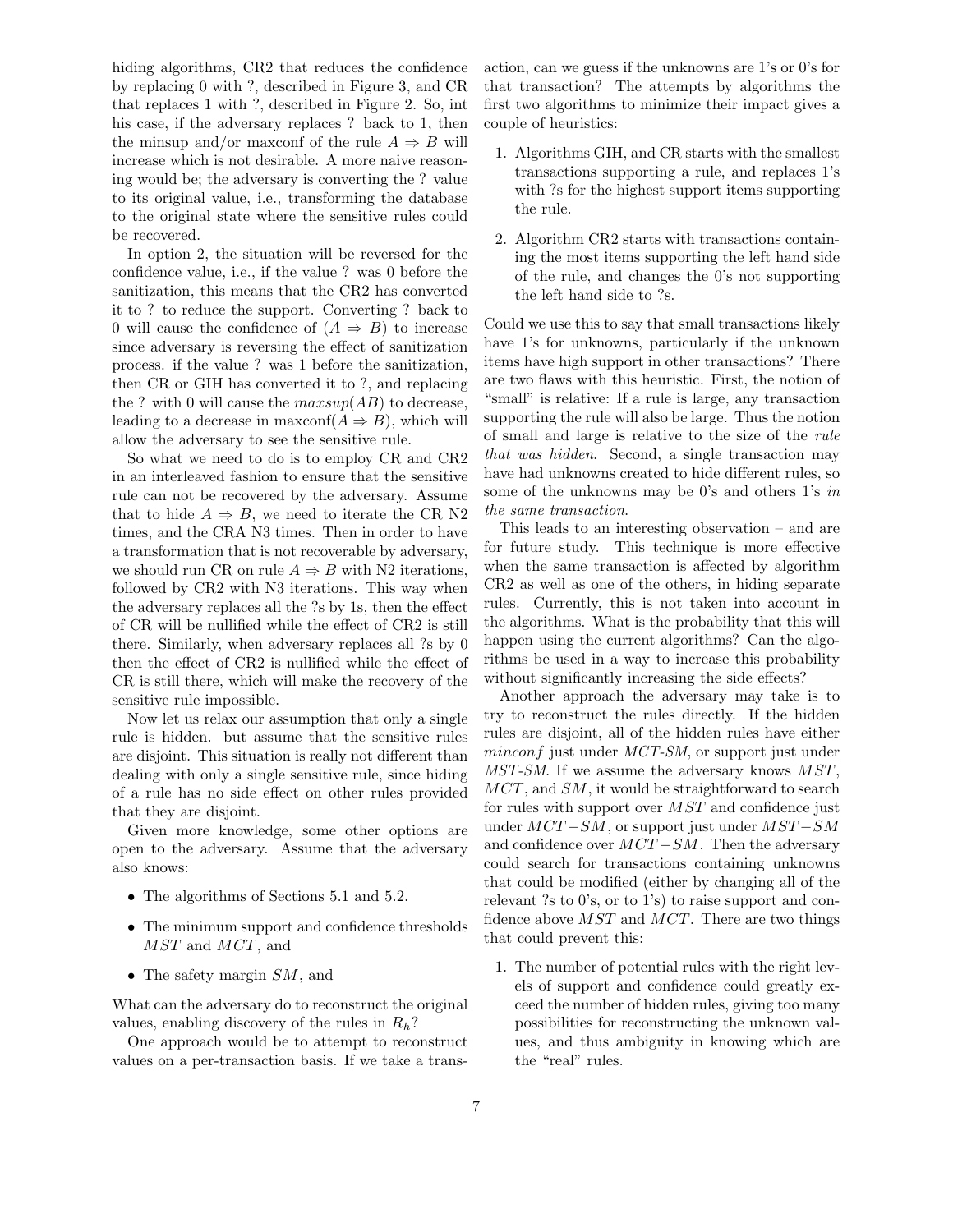Table 3: Rules Selected for Hiding

| rule                     | confidence |
|--------------------------|------------|
| $18\ 79 \Rightarrow 31$  | $76\%$     |
| $2168 \Rightarrow 4$     | 79%        |
| $9 10 57 \Rightarrow 33$ | 83\%       |
| 4 19 39 $\Rightarrow$ 27 | $77\%$     |
| $91847 \Rightarrow 1935$ | $53\%$     |

2. The same transaction could be modified in different ways to support different hidden rules – leading to discovery of hidden rules with too high support and confidence, and failure to discover others. This is even more likely if the rules are not disjoint.

How likely are these conditions in practice? Again, this is an area for future study.

Perhaps the best way to combat this approach is to ensure that MST, MCT, and SM are not known to the adversary. As MST and MCT are likely fixed by the problem, the real key is to keep SM secret.

Another way to combat rule/value reconstruction is to ensure that transactions have multiple unknowns corresponding to different real values, as discussed above.

A challenge for the adversary we haven't discussed is the computational complexity of reconstructing values. The first strategies (replace all ?s by 1s, then by 0s) are little more complex than finding rules without unknowns. The per-transaction heuristics are similar – compute support of all items, and one pass through the transactions with unknowns. The second approach is more complex. First, rules with low support and confidence must be discovered. Then, for each rule, all transactions have to be tested with either 1's or 0's to see the potential support and confidence. This is  $O(|D|)$  per rule. However, a simple change would greatly increase the complexity – instead of processing a rule with a single algorithm, interleave the algorithms between transactions in hiding a single rule (ensuring that CR2 is used as well as CR or GIH). Thus the adversary couldn't just test by replacing all transactions with  $1$ 's or  $0$ 's – all possible combinations would need to be tried. This now becomes a  $O(2^{|D|})$  problem. However, the potential side effects of such a strategy still need to be determined.

### 6 Experiments

We used the anonymous Web data from www.microsoft.com created by Jack S. Breese, David Heckerman, and Carl M. Kadie from Microsoft. The data was created by sampling and processing the www.microsoft.com logs and donated to the Machine Learning Data Repository stored at University of California at Irvine Web site [8]. The Web log data keeps track of the use of Microsoft Web site by 38000 anonymous, randomly-selected users. For each user, the data records list all the areas of the Web sites that the user visited in a one week time frame. We used the training set only which has 32711 instances. Each instance represents an anonymous, randomly selected user of the Web site and corresponds to the transactions in market basket data. The number of attributes is 294 where each attribute is an area of the www.microsoft.com Web site and each attribute corresponds to an item in the store in the context of market basket data. We cleaned the data by removing the instances with less than or equal to non-zero attribute values and the resulting data set contained about 22k transactions.

We have implemented the support reduction (GIH) and the first algorithm for confidence reduction (CR), using the Perl programming language. We have also implemented a naive Cyclic Hide (CH) algorithm that hides a rule by selecting the next transaction that supports the rule (in no particular order), and randomly replacing a 1 by a ? so the transaction no longer supports the item. The naive algorithm is used as a base for comparison with the rule and support reduction algorithms.

As a first step, we run an Apriori based mining algorithm on the data with support 0.1%. We then obtained the rules out of the resulting large itemsets with 50% minimum confidence. The minimum confidence and support values are chosen with regard to typical minimum confidence and support thresholds from the literature. We then randomly selected 5 different (not necessarily disjoint) rules to test the hiding strategies. The selected rule set to be hidden is provided in Table 3. To assess the performance of the hiding strategies, we performed experiments on a 500MHz Pentium III PC with 512 MB of memory running the Linux operating system.

In this exploratory study, we measured the CPU time requirement of the hiding strategies for different confidence values as depicted in Figure 4. As can be seen from the figure, all the hiding strategies hide the given rule set successfully in less than a second. That is considerably less than the time for mining of 57 seconds for 0.1% support. For various confidence values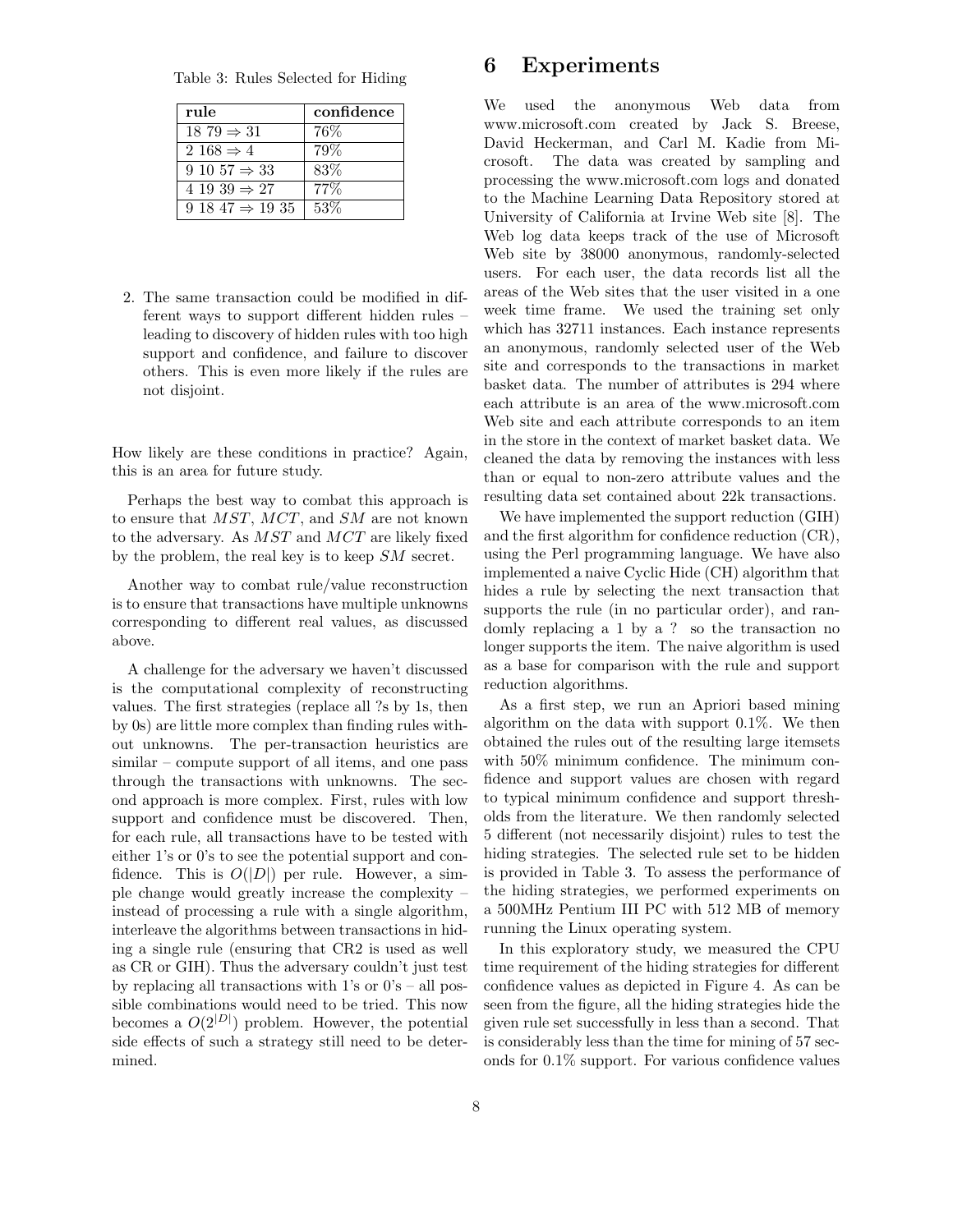the GIH method (generating itemset support reduction algorithm Shown in Figure 1) and CH (Cyclic Hide) perform similarly while the CR (confidence reduction algorithm shown in Figure 2) hides the rules faster. However our main performance criterion of the different algorithms is the side effects they incur on the database. We measure the side effects by summing up the number of rules hidden unintentionally and the number of newly introduced rules. The performance of the hiding strategies in terms of the side effects are depicted in Figure 5. As can be observed from the figure, the CR causes the least number of side effects followed by GIR. CR and GIR outperform CH for all confidence values.



Figure 4: CPU Performance Results



Figure 5: Side-effect Results

# 7 Related Work

The problem addressed in this paper is closely related to the inference problem in databases and the privacy preservation problem in data mining. Chang and Moskowitz [4] consider a solution of the database inference problem by using a new paradigm where decision tree analysis is combined with parsimonious downgrading. In their scheme, Chang and Moskowitz, propose that High decides what not to downgrade based upon the rules that it thinks Low can infer (i.e., by using decision tree analysis) and upon the importance of the information that Low should receive. Their objective then in developing this paradigm is to assign a penalty function to the parsimonious downgrading in order to minimize the amount of information that is not downgraded and to compare the penalty costs to the extra confidentiality that is obtained.

Clifton [5] investigates the techniques to address the basic problem of using non-sensitive data to infer sensitive data in the context of data mining. His goal is to accomplish privacy by ensuring that the data available to the adversary is only a sample of the data on which the adversary would like the rules to hold. In addition, Clifton shows that for classification purposes, the security officer is able to draw a relationship between the sample size and the likelihood that the rules are correct.

Agrawal and Srikant [2] investigate the development of a data mining technique that incorporates privacy concerns. In particular, they consider the concrete case of building a decision tree classifier from training data in that the values of individual records have been perturbed. Their goal is to use the perturbed data (acquired either by a discretization or by a value distortion technique) in order to accurately estimate the original distribution of the data values. By doing this, they are able to build classifiers whose accuracy is comparable to the accuracy of classifiers built with the original data.

Agrawal and Aggarwal [1] improve on the distribution reconstruction technique presented in [2] by using the Expectation Maximization (EM) method. The authors claim that EM is more effective than the currently available technique in terms of the level of information loss. They also prove that EM converges to the maximum likelihood estimate of the original distribution based on the perturbed data and that it provides robust estimates of the original distribution. Finally, they propose novel metrics for the quantification and measurement of privacy-preserving data mining algorithms.

A new class of privacy preserving techniques is introduced in [3, 9, 6]. In particular Atallah et. al [3], Dasseni et. al. [6] and Verykios et. al. [9] have considered the problem of privacy preserving mining of association rules. The authors have demonstrated how certain sensitive rules can be hidden by some data modification techniques and they have proposed efficient heuristics for solving this problem since Atallah et. al. [3] proved that the problem is NP-Hard. In the current work we are considering the same problem but instead of allowing random data modifica